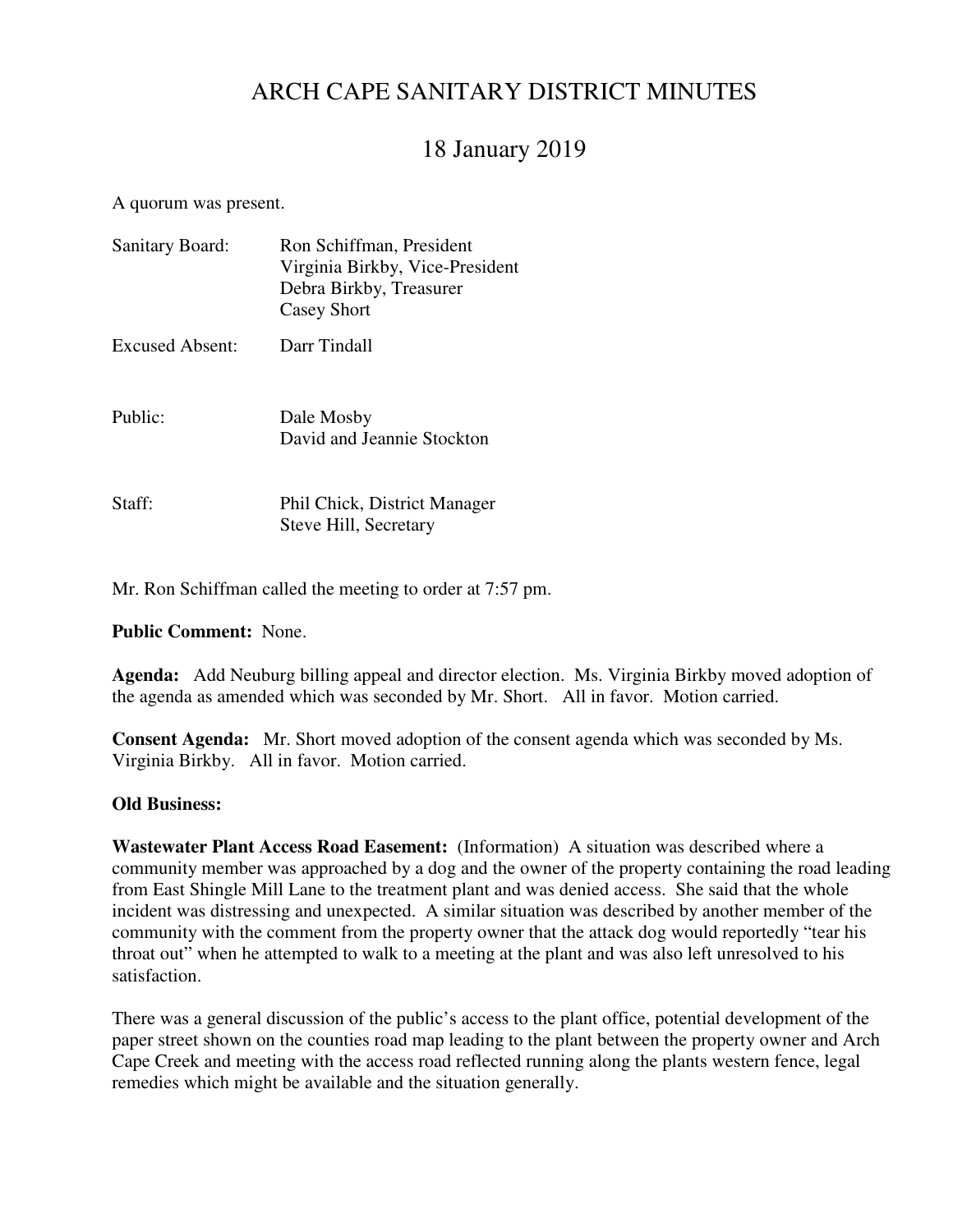It was decided to keep this item on the agenda going forward and the board was encouraged to be proactive in contacting the property owner in an effort to resolve this problem of unrestrictive access for the public.

Ms. Debra Birkby moved to not contact legal counsel until we have exhausted the possibility of discussing the issue with the property owner which was seconded by Mr. Short. Ms. Virginia Birkby, Ms. Debra Birkby, and Mr. Short voted yes. Mr. Schiffman voted no. Motion carried.

Mr. David Stockton said that if the police were contacted a paper record of these incidents could be begun and that we should know what the access easement provides for.

**Septic System Connection : 79876 Hwy 101:** (Information) Mr. Chick said that we were thirty (30) days into the ninety (90) day connection period agreed to. There was interest in learning the expected date of hookup.

**Neuburg Billing Relief Appeal:** (Information/Action) Ms. Virginia Birkby moved to place the Neuburg appeal on the agenda for next month which was seconded by Ms. Debra Birkby. All voted no. Motion failed.

Mr. Short moved to not reconsider the decision made in November on the Neuburg billing relief appeal which was seconded by Mr. Schiffman. All in favor. Motion carried. Mr. Chick was directed to send a letter indicating that the water district would be considering their appeal again and the sanitary district would not.

### **New Business:**

**Budget Timeline & Committee Membership:** (Information) Mr. Chick reported one open position on the committee (attached) and that the proposed timeline (attached) would be sufficient to support the development of the new budget.

**80405 Carnahan Billing Appeal Request:** (Action) Mr. Chick was directed to contact the owners and advise them of the appeal process.

**Election for Directors in May:** (Information) It is unknown if Linda Murray intends to run in the next election but Mr. Casey Short said that he would not be running for re-election to another term but would continue to serve on the budget committee through this next planning cycle. Mr. Chick said he would contact others in the community who might serve as directors as well as advertising the open positions generally.

Key dates and forms will be sent directors when the election packet is made available from Astoria.

### **Reports:**

**Accounts Receivable:** Mr. Hill reported that the condition of our accounts receivable has now stabilized and is generally quite good.

**District Manager's Report:** (attached

**Treasurer's Report:** None.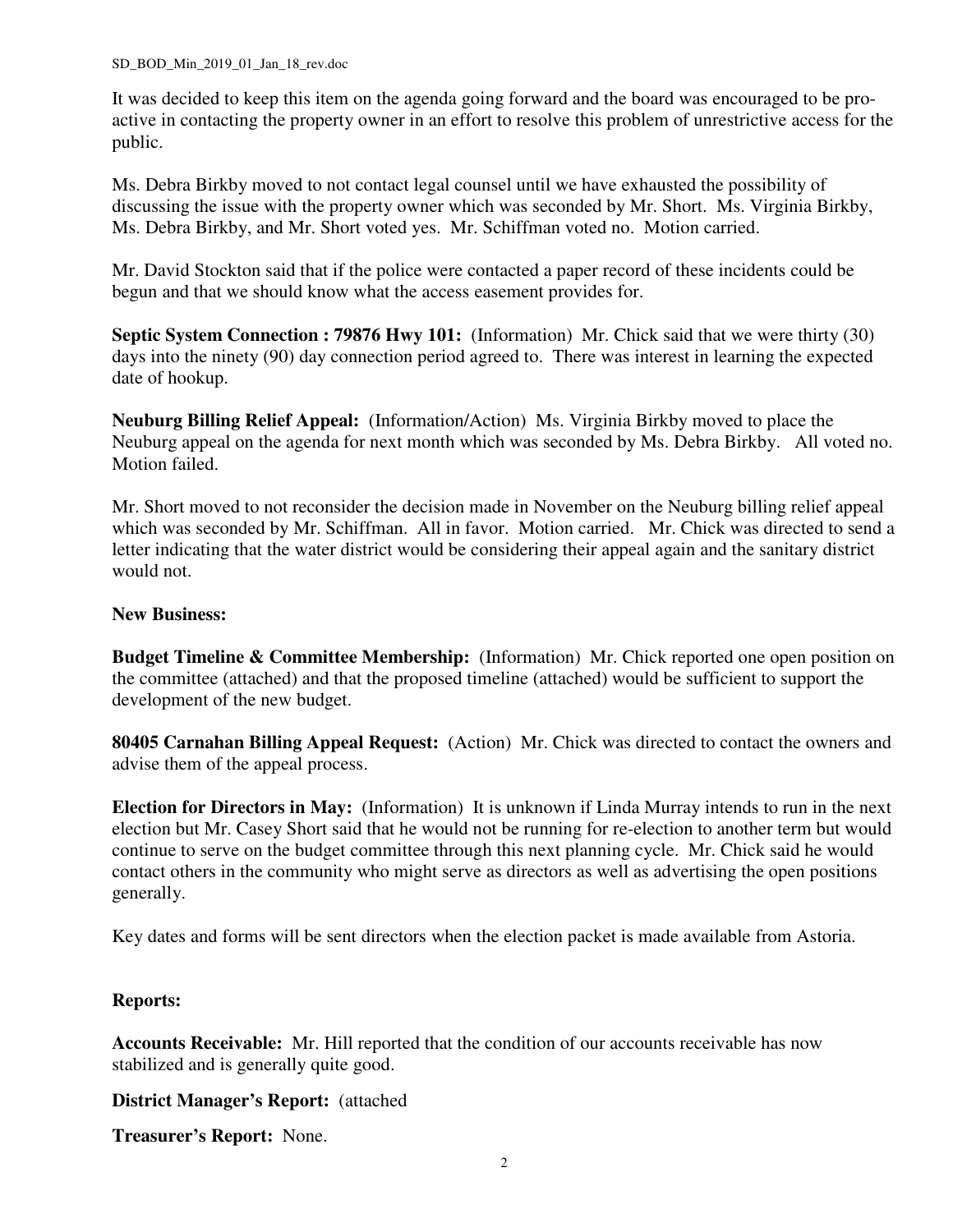SD BOD Min 2019 01 Jan 18 rev.doc

Board Comments: Mr. Casey Short thanked Dale Mosby for his thoughtful letter addressing excess water usage charges.

February Agenda Items: 79876 Highway 101 sewer connection progress, board member recruitment and public access to the waste water treatment plant.

**Public Comment:** Mr. Casey Short suggested that the Sanitary District meeting precede the Water District's for February and Mr. Chick said he would work with Mr. Schiffman in that schedule change. Mr. Dale Mosby expressed his opinion that we should know what our rights were to go to the treatment plant and that there should be an easy, safe access for the public to the plant and our office there.

The meeting was adjourned by Ms. Virginia Birkby at 8:38 pm.

Respectfully submitted,

Attest

Mr. Ron Schiffman, President

Steve Hil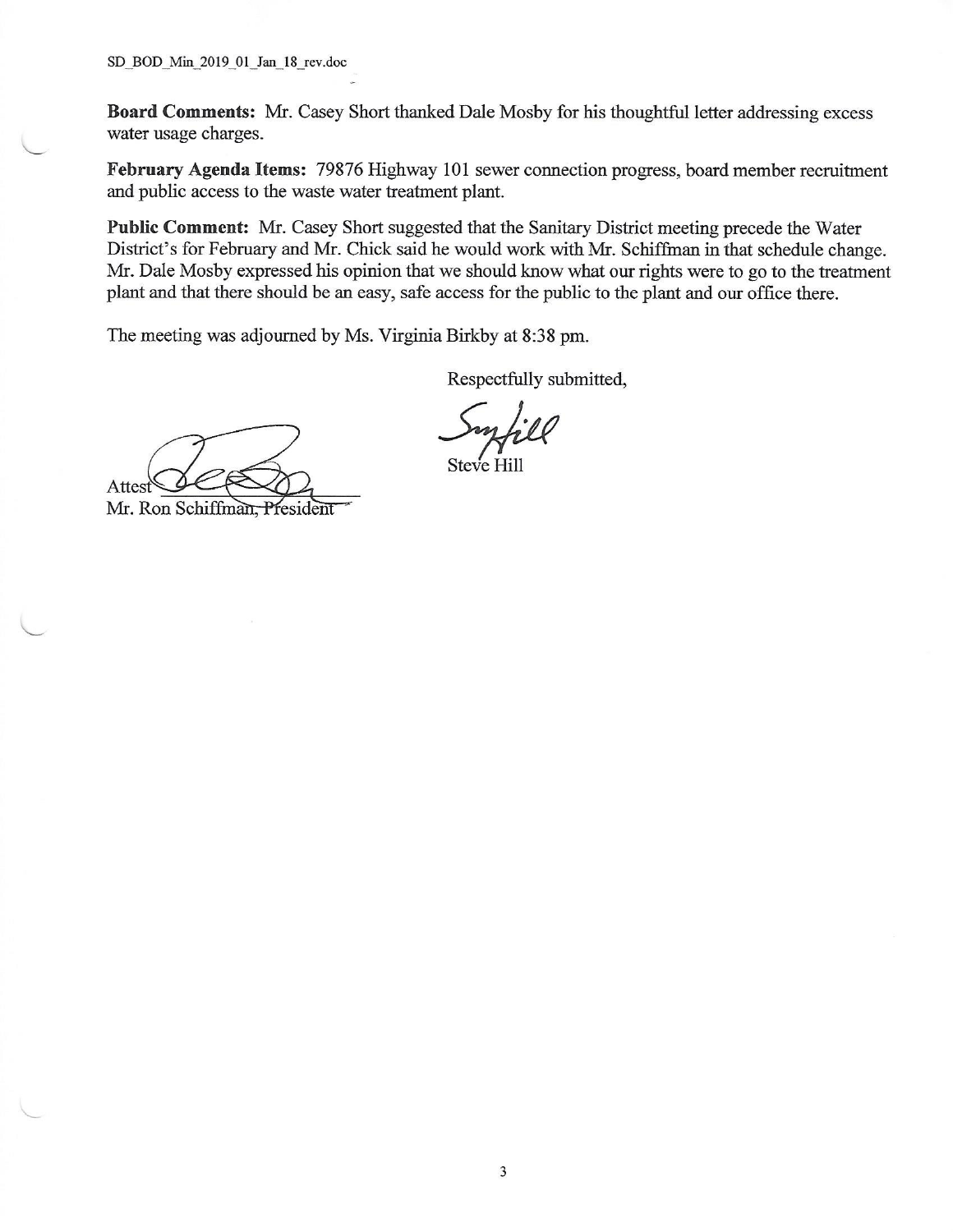Proposed Budget Schedule for FY 2019-20 Budget Committee Meetings Arch Cape Water and Sanitary Districts

### **Regular Board Meetings March 15, 2019:**

Appointment of Committee Members Determination of Terms

## **Friday April 19th 4pm Budget Committee:**

Election of Budget Chair Appoint Budget Officer Publishing of Budget Message Present Proposed Budgets and Long Range Financial Plans (LRFP's)

### **Friday May 3rd 4pm: Budget Committee:**

Continue budget review and development

## **Friday May 17th 4pm Budget Committee:**

Establish budget approval from budget committee. Hold Budget Hearing and submit budgets to Districts Boards at regular meeting

## **May 17th 6pm: WD and SD Regular Meetings:**

Boards hold Public Hearing for budget appropriation and approve budget by Board Resolution

Hold a Public Hearing and enact a proposed ordinance with rate changes effective July 1, 2018 *(if the Board determines such changes advisable.)*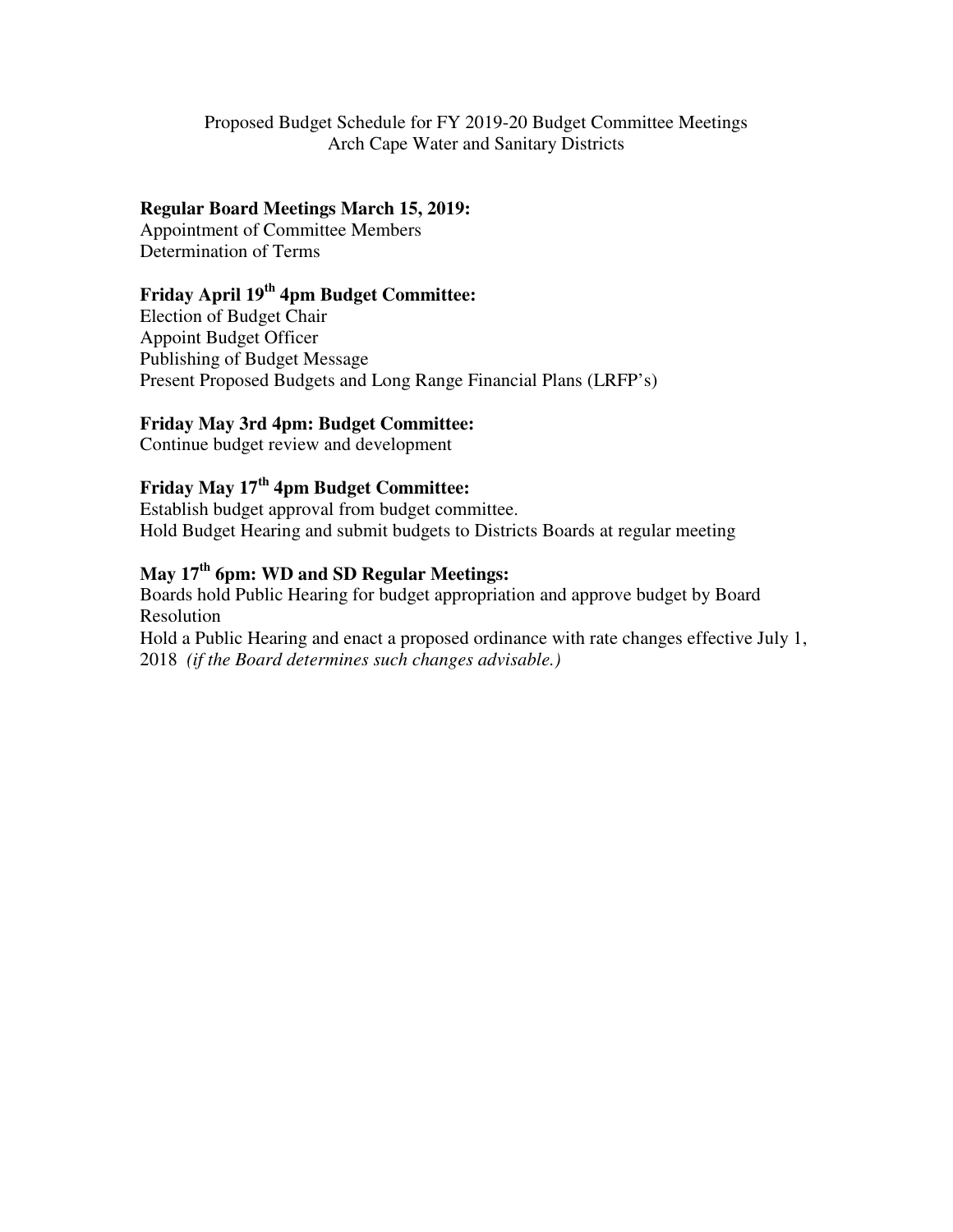| 2018 Arch Cape Domestic Water Supply District Budget Committee |                                |           |  |  |  |  |
|----------------------------------------------------------------|--------------------------------|-----------|--|--|--|--|
| <b>Board</b>                                                   | Community<br>Term              |           |  |  |  |  |
| Debra Birkby<br>1.                                             |                                |           |  |  |  |  |
| Virginia Birkby<br>2.                                          |                                |           |  |  |  |  |
| Ron Schiffman<br>3.                                            |                                |           |  |  |  |  |
| Dan Seifer<br>4                                                |                                |           |  |  |  |  |
| Linda Murray<br>5.                                             |                                |           |  |  |  |  |
|                                                                | <b>Heather Newman</b><br>$1 -$ | 2018-2021 |  |  |  |  |
|                                                                | <b>Richard D'Onofrio</b><br>2. | 2017-2020 |  |  |  |  |
|                                                                | <b>Chris Anderson</b><br>3.    | 2018-2021 |  |  |  |  |
|                                                                | Catherine D'Onofrio<br>4.      | 2015-2018 |  |  |  |  |
| <b>OPEN POSITION</b>                                           | 5.                             | 2018-2020 |  |  |  |  |

| 2018 Arch Cape Sanitary District Budget Committee |                                   |           |  |  |  |  |
|---------------------------------------------------|-----------------------------------|-----------|--|--|--|--|
| <b>Board</b>                                      | Community                         | Term      |  |  |  |  |
| Debra Birkby<br>1.                                |                                   |           |  |  |  |  |
| 2. Virginia Birkby                                |                                   |           |  |  |  |  |
| <b>Ron Schiffman</b><br>3.                        |                                   |           |  |  |  |  |
| <b>Casey Short</b><br>4.                          |                                   |           |  |  |  |  |
| Darr Tindall<br>5.                                |                                   |           |  |  |  |  |
|                                                   | <b>Richard D'Onofrio</b><br>$1 -$ | 2017-2020 |  |  |  |  |
|                                                   | Catherine D'Onofrio<br>2.         | 2015-2018 |  |  |  |  |
|                                                   | 3. Heather Newman                 | 2018-2021 |  |  |  |  |
|                                                   | <b>Chris Anderson</b><br>4        | 2018-2021 |  |  |  |  |
| <b>OPEN POSITION</b>                              | 5.                                | 2018-2020 |  |  |  |  |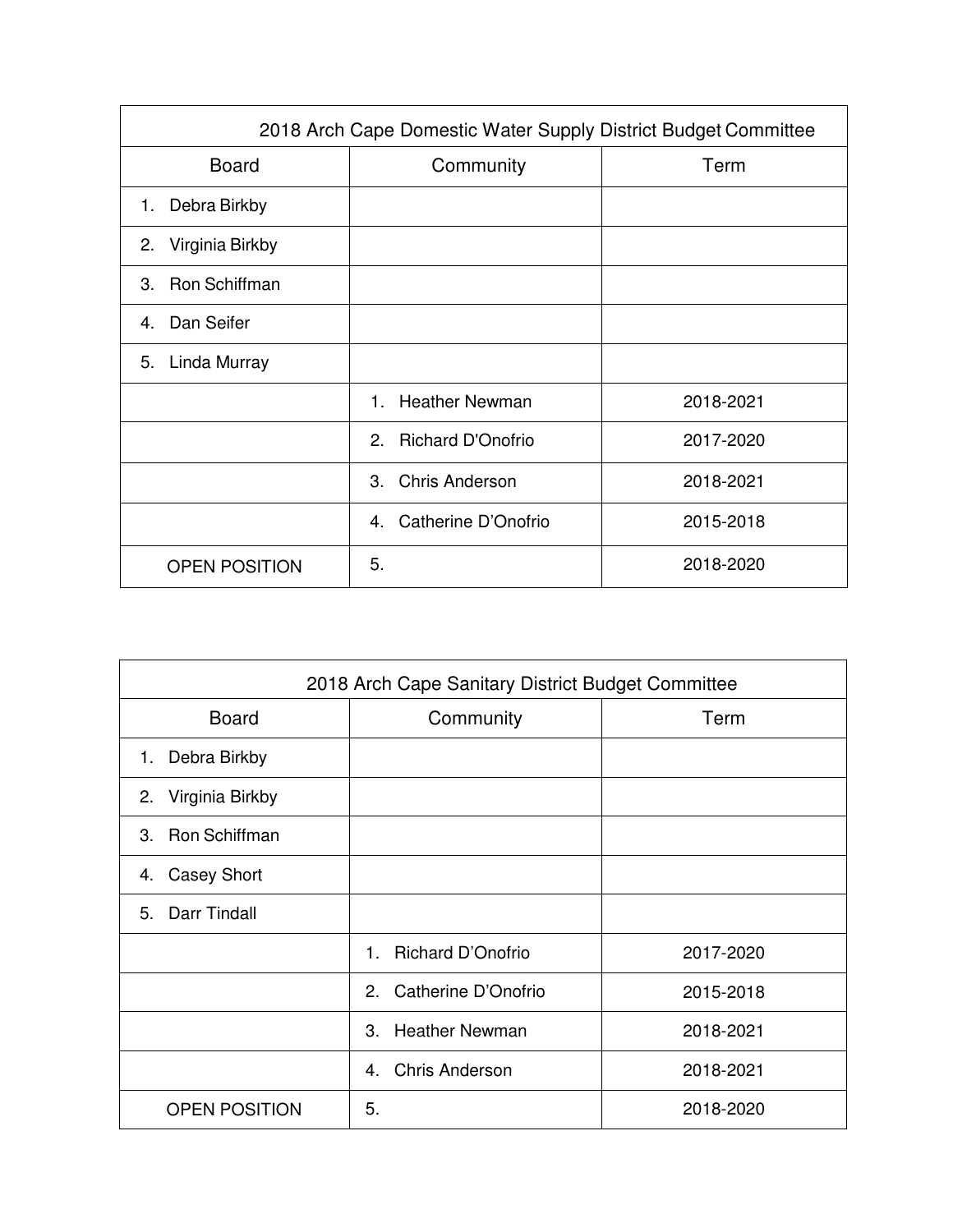10 January 2019

Richard Gibson President **Cannon View Park, Inc.**  80478 Carnahan Road Arch Cape, OR 97102

Ron Schiffman President **Arch Cape Sanitary District**  32065 E. Shingle Mill Lane Arch Cape, OR 97102

Re: Advance determination of excess charges waiver for 80405 Carnahan Road

Richard & Ron,

I am requesting an advance determination from your respective boards for a waiver of excess charges connected to a catastrophic water service line failure at 80405 Carnahan Road experienced by the new owners of this abandoned property, Paula Heward and her husband Chris Willden from December 29, 2018 when they first arrived on the coast through January 2, 2019.

I first became aware of this situation when meter readings were taken by Matt Gardner on January  $1<sup>st</sup>$  of this year showing a three day usage of 40,470 gallons. 45,250 gallons were finally metered when the leak was positively identified on Wednesday, January  $2<sup>nd</sup>$ . When examining the uncovered water service line, a major break was found near the southwest corner of the residence. The line was composed of three different types of pipe with evidence of at least ten (10) separate line repair patches.

This would amount to a sanitary district excess charge of \$4,066.25 and Richard you had indicated that CVP charges were comparable. Even with the Arch Cape Sanitary District provision for repair of an identified plumbing failure the proforma treatment charge amounts to \$205.28 which for a family currently under a government shut down job furlough is a significant amount. Given that no treatment for this water loss was incurred, a complete waiver is requested and an advance determination welcomed by a concerned family.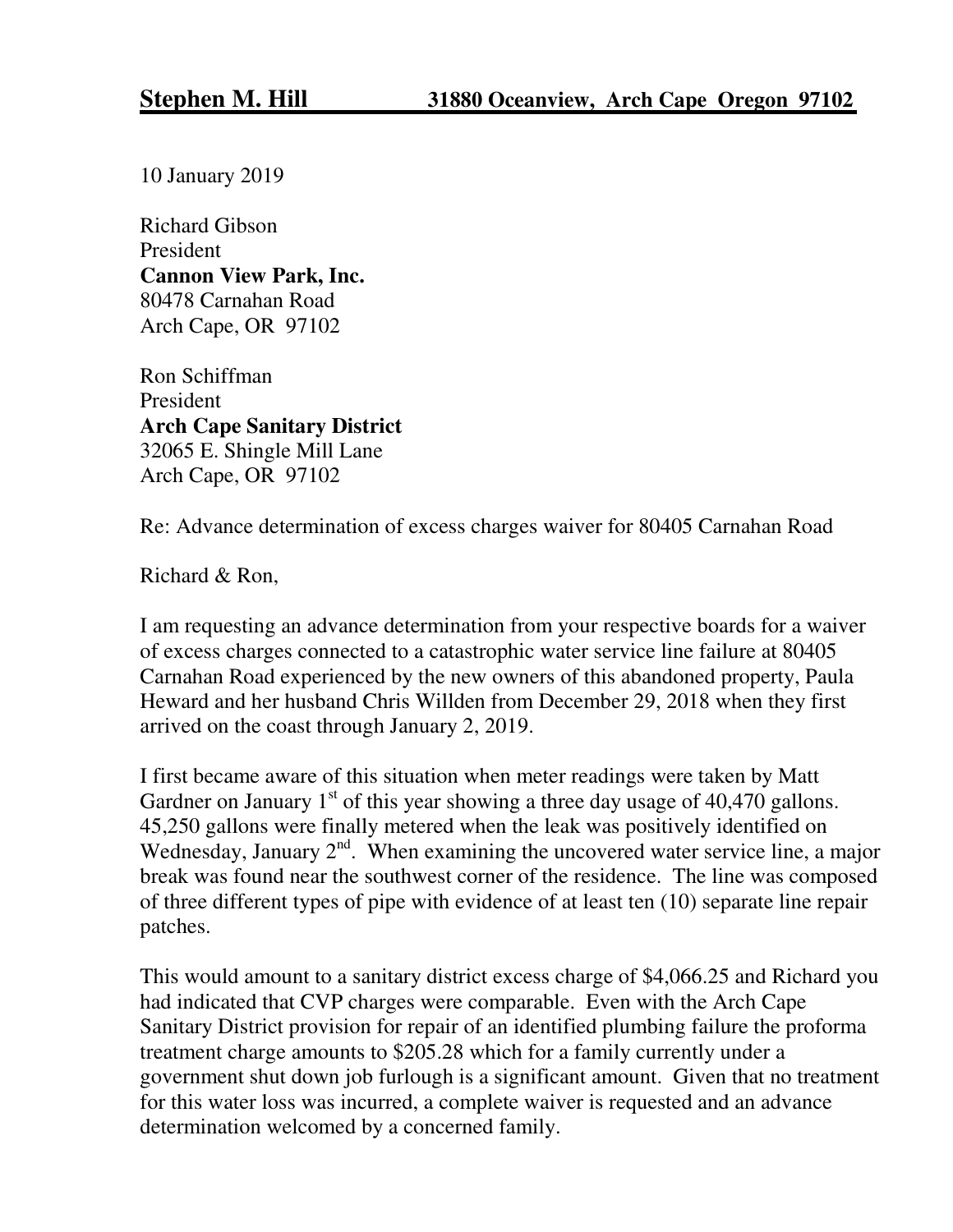A permit was pulled for a complete line replacement from the meter to the home by A+ Plumbing; was approved by a Clatsop County inspector and is currently in use with water service restored as shown in the photo below. Paula Heward's cell is 801-920-0662.

Respectfully requested,

Steve Hill 503-440-7666

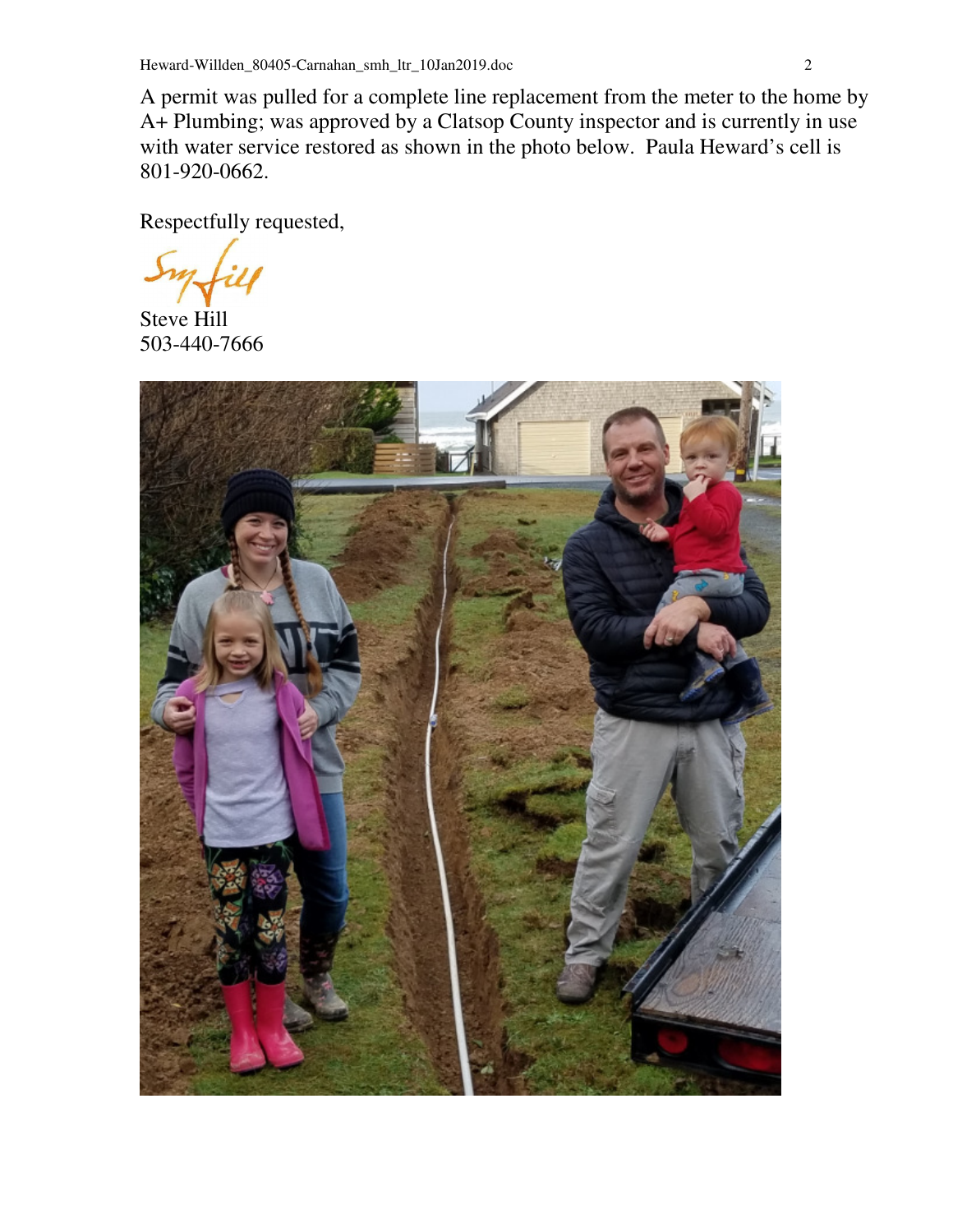#### **District Update Information Form**

#### **Contact Information - update as needed**

Phone  $(503)$  436-8565 Fax Email ARCHCAPESERVICEDISTRICT@GMAIL.COM

Date\_

**ARCH CAPE SANITARY DISTRICT** ATTN: PHIL CHICK 32065 E. SHINGLE MILL LANE ARCH CAPE, OR 97102

Very Important! If a vacancy has occurred the position will appear at the next election.

Next Election: MAY 21, 2019

This form must be received by the election officer by : FEBRUARY 5, 2019

Send completed, signed form to: CLATSOP COUNTY ELECTIONS

820 EXCHANGE ST STE 220 ASTORIA, OR 97103

PHONE (503) 325-8511 FAX 503-325-9307

**Appointment Date** 

[] The information below is correct as given

[ ] Additions or corrections to the information below should be made as indicated

[ ] All appointments have been verified as qualified to hold the office

#### Signature & Title of Contact Person \_

CLATSOP COUNTY WILL BE PUBLISHING A VOTERS' PAMPHLET FOR THE MAY 21, 2019 ELECTION.

**Name of Appointee** 

PLEASE SPECIFY YES OR NO IF ANY SALARY, OR OTHER COMPENSATION BEYOND EXPENSES IS ATTACHED TO THESE POSITIONS.

#### **Part I: Current Position Holder**

**Name of Replaced Position** 

**Holder and/or Position Number** 

| <b>Position</b>                                                    | Name                                                                                  | <b>Start Date</b> | <b>Status</b> |            | <b>Term Expires Next Election</b> |  |
|--------------------------------------------------------------------|---------------------------------------------------------------------------------------|-------------------|---------------|------------|-----------------------------------|--|
| ARCH CAPE SANITARY DISTRICT,<br>DIRECTOR, POSITION 1               | RON SCHIFFMAN<br>32016 E SHINGLE MILL LN<br>ARCH CAPE, OR 97102<br>(503) 436-2229     | 07/01/2017        | E             | 06/30/2021 | 2021                              |  |
| ARCH CAPE SANITARY DISTRICT,<br>DIRECTOR, POSITION 2               | DARR TINDALL<br>16255 SW LUDWIG ST.<br>ALOHA, OR 97007<br>(503) 649-2049              | 07/01/2017        | E             | 06/30/2021 | 2021                              |  |
| ARCH CAPE SANITARY DISTRICT.<br>DIRECTOR, POSITION 3               | VIRGINIA BIRKBY<br>79829 GELINSKY<br>ARCH CAPE, OR 97102<br>(503) 436-9776            | 07/01/2017        | E             | 06/30/2021 | 2021                              |  |
| ARCH CAPE SANITARY DISTRICT,<br>DIRECTOR, POSITION 4               | <b>KENNTH CASEY SHORT</b><br>3435 NE 22ND AVE<br>PORTLAND, OR 97212<br>(503) 282-5275 | 07/01/2015        | E             | 06/30/2019 | 2019                              |  |
| ARCH CAPE SANITARY DISTRICT,<br>DIRECTOR, POSITION 5               | DEBRA J BIRKBY<br>79829 GELINSKY RD<br>ARCH CAPE, OR 97102                            | 07/01/2015        | E             | 06/30/2019 | 2019                              |  |
| Part II: Complete the following for appointments or vacancies only |                                                                                       |                   |               |            |                                   |  |